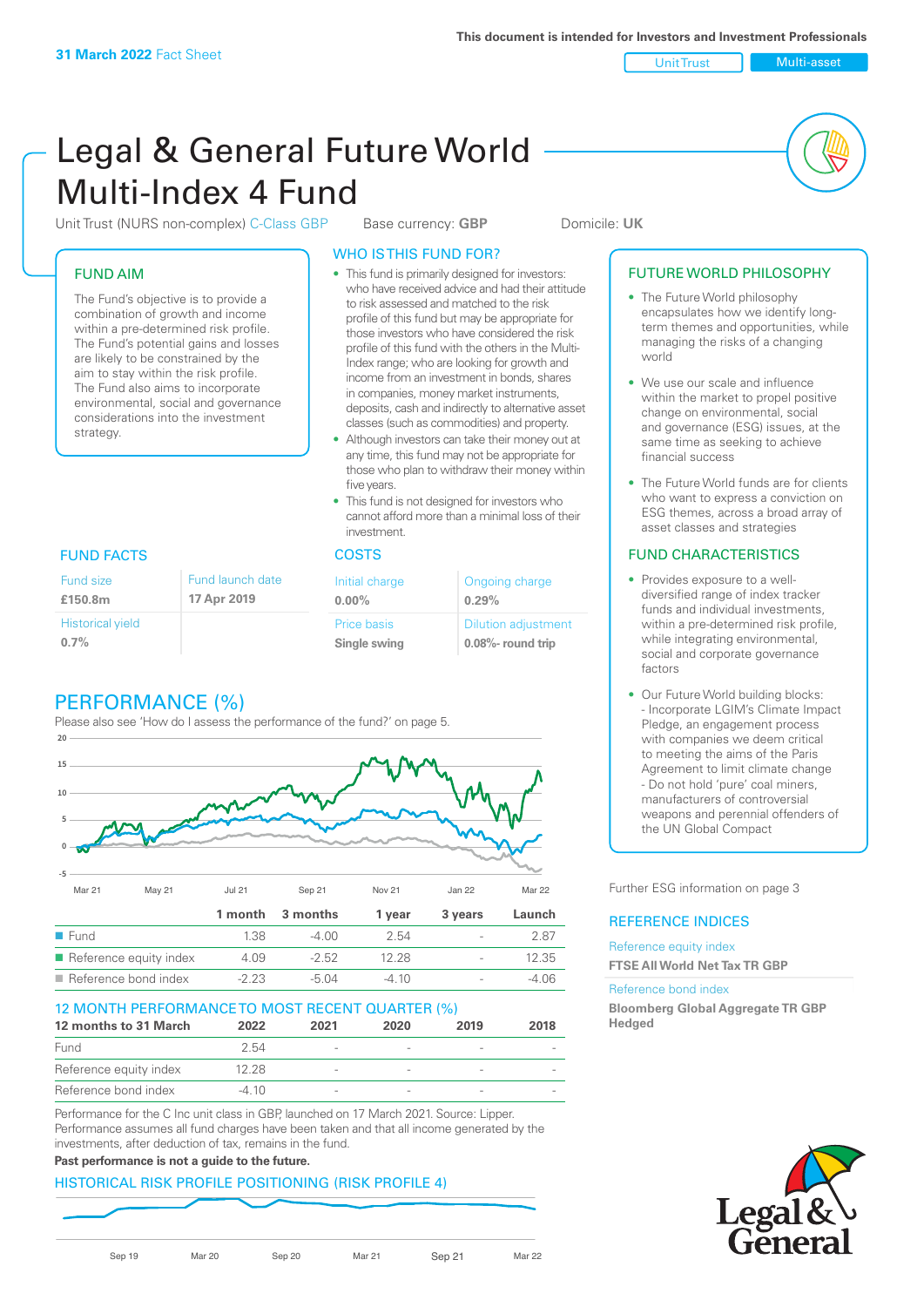Unit Trust (NURS non-complex) C-Class GBP

## PORTFOLIO BREAKDOWN

All data source LGIM unless otherwise stated. Totals may not sum due to rounding.





#### FUND MANAGERS

The fund managers have responsibility for managing the multi-index fund range. They are part of the Multi-Asset Funds (MAF) team in LGIM. This team focuses on designing and managing multi-asset funds that are tailored to match the specific objectives of various client types. The team sits within a wider Asset Allocation team which combines both depth of experience with a broad range of expertise from different fields, including fund management, investment consulting and risk management roles.

\*these holdings include allocations to quasi-sovereign bonds.

## TOP 10 HOLDINGS (%)

| L&G FW ESG Developed Equity Index Fund                    |     |  |
|-----------------------------------------------------------|-----|--|
| L&G FW ESG UK Equity Index Fund                           | 9.5 |  |
| Cash                                                      | 9.3 |  |
| <b>L&amp;G UK ESG Corporate Bonds ETF</b>                 | 7.0 |  |
| L&G Future World Global Credit Fund                       | 5.0 |  |
| L&G ESG Emerging Markets Government Bond (USD) Index Fund | 4.5 |  |
| L&G Global Inflation Linked Bond Index Fund               | 4.5 |  |
| L&G All Stocks Gilt Index Trust                           | 4.0 |  |
| L&G Future World ESG Japan Index Fund                     | 3.8 |  |
| L&G ESG GBP Corporate Bond 0-5Y ETF                       | 3.0 |  |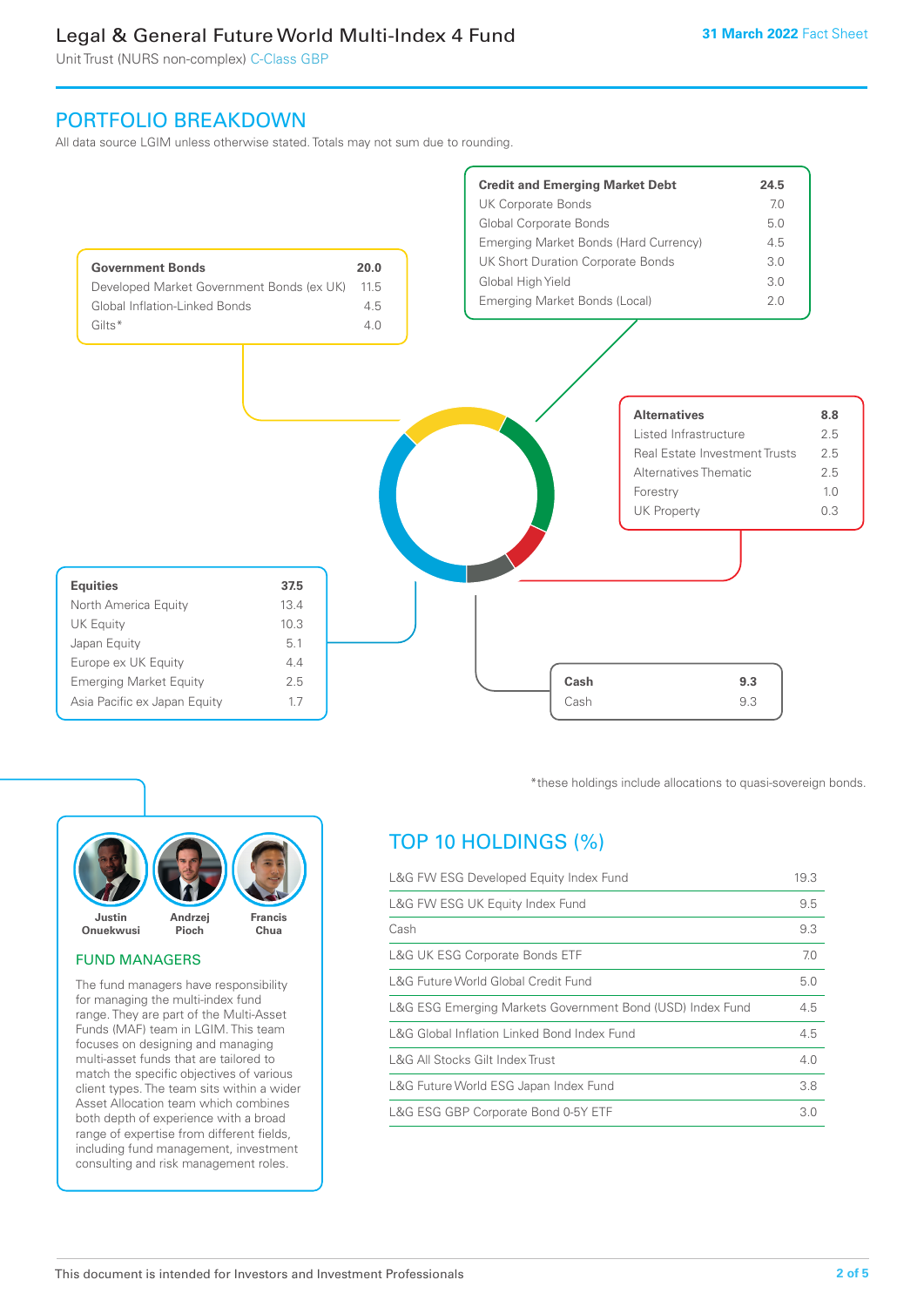Unit Trust (NURS non-complex) C-Class GBP

**57**

ESG score of comparator

## ESG COMMITMENT

From diesel emissions to oil spills, there have been many tangible examples in recent years of how failures in the way companies are run can have a harmful impact on the environment, society and investor returns. We believe responsible investing can mitigate the risk of such outcomes and has the potential to improve returns through the integration of environmental, social and governance (ESG) considerations, active ownership and longterm thematic analysis.

#### ESG SCORE

We score companies based on environmental, social and governance factors. The ESG Score is aligned to our engagement and voting activities. As a result, this portfolio has an aggregate ESG Score of **63** versus a mainstream comparator of **57**.

ESG scores and carbon metrics are calculated for the portion of the portfolio that invests in LGIM's Future World funds.



#### ENVIRONMENTAL PERFORMANCE

**/100 /100**

Carbon dioxide (CO2) is the most significant contributor to greenhouse gas emissions which are driving climate change. Compared to the unadjusted comparator, the fund will have a different exposure to current and future sources of carbon dioxide emissions.



**63**

ESG score of fund

#### CARBON RESERVES INTENSITY

Carbon reserves are fossil fuels (coal, oil and gas) which, if burnt, will become the carbon emissions of the future. To meet global climate change targets, the unabated use of fossil fuels is expected to decline over time.

The figures below are a measure of the size of carbon reserves held by the fund's underlying companies.

**79%** Lower carbon reserves intensity than the unadjusted comparator



Tonnes of CO<sub>2</sub>e<sup>i</sup> per \$1 million **of enterprise value including cash (EVIC)**

The fund has 79% lower carbon reserves intensity<sup>ii</sup> compared to the unadjusted comparator.

The difference in carbon reserves intensity means that for every \$1 million invested in the fund, the exposure to carbon reserves through the underlying companies is reduced by an amount equivalent to **1674 tonnes of CO<sub>2</sub>e** compared to having invested in the unadjusted comparator.



**59%** Lower carbon footprint than the unadjusted comparator

#### CARBON FOOTPRINT

Following the global Paris Agreement on climate change, companies in all sectors are expected to reduce their emissions to prepare and adapt for a low-carbon economy.



**Tonnes of CO2 e per \$1 million of EVIC**

The fund has **59%** lower carbon footprint compared to the unadjusted comparator. Carbon footprint describes the relationship between the carbon emissions of a company and its EVIC<sup>ii</sup>.

The difference in carbon footprint means that the fund has selected companies where, for the same level of EVIC, the associated emissions<sup>iv</sup> are lower by **34 tonnes of CO<sub>2</sub>e** compared to the unadjusted comparator<sup>v</sup>.



For further information please go to www.lgim.com/esginfo Ø

**The comparator for this fund is a bespoke asset-weighted blend\* of Solactive market-capitalisation indices in equities and credit. \*The blend will evolve over time in line with the actual asset allocation of the multi-asset fund.**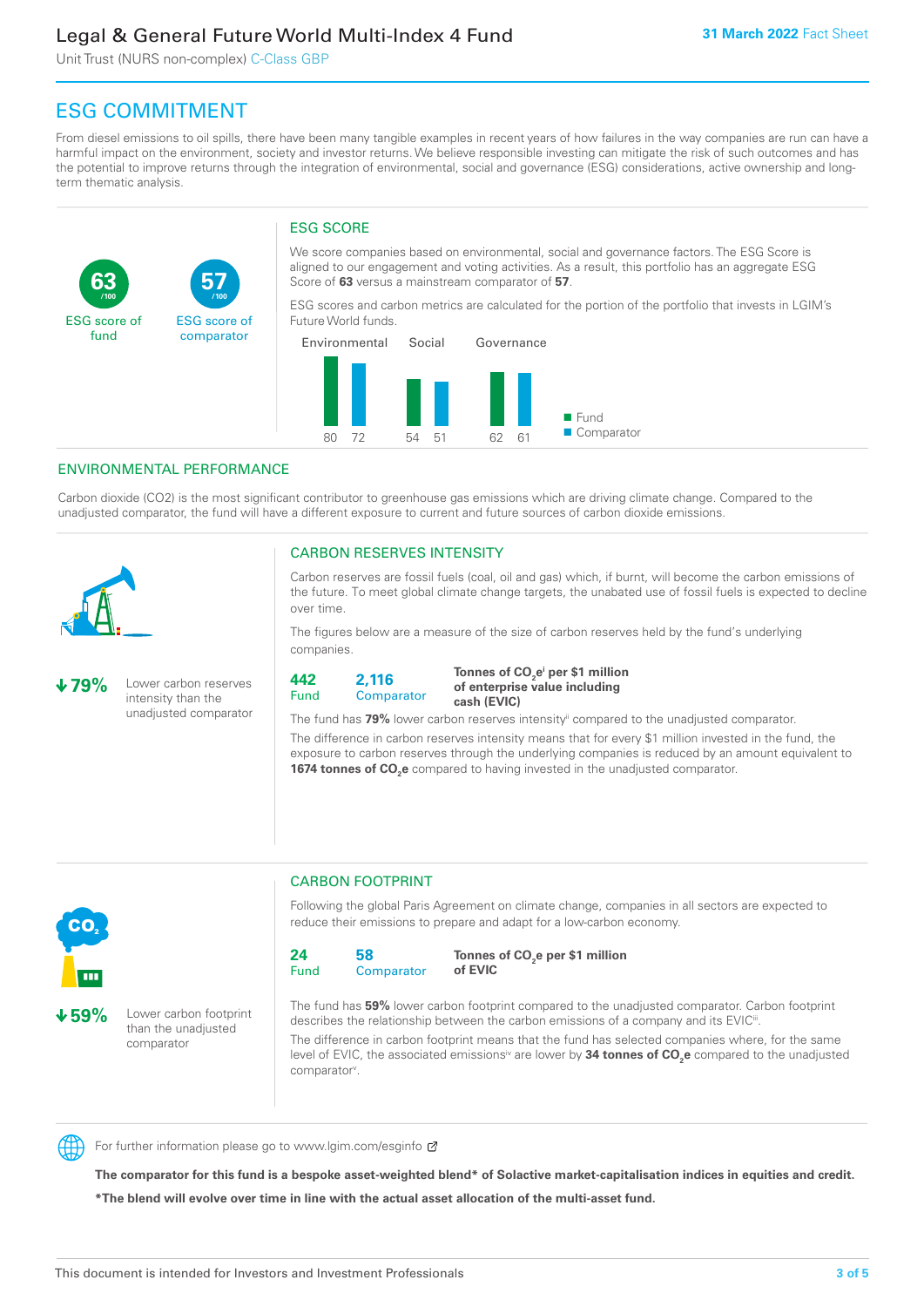Unit Trust (NURS non-complex) C-Class GBP

#### **NOTES**

 $^\mathrm{i}$  Carbon dioxide equivalent (CO<sub>2</sub>e) is a standard unit to compare the emissions of different greenhouse gases.

ii This metric looks at the embedded carbon in the fossil fuel reserves owned by a company, divided by a company's enterprise value (including cash), to adjust for company size. This represents a carbon reserves intensity score for a company.

iii The choice of this metric follows best practice recommendations from the **Task Force on Climate-related Financial Disclosures.**

iv Data on carbon emissions from a company's operations and purchased energy is used.

v This measure is the result of differences in the weights of companies between the index or the fund and the comparator, and does not depend on the amount invested in the fund. It describes the relative 'carbon efficiency' of different companies in the comparator (i.e. how much carbon was emitted per unit of sales) or in the fund, not the contribution of an individual investor in financing carbon emissions.

#### **Third Party Disclaimers and Information**

Unless otherwise indicated all data contained in this factsheet is sourced from Legal & General Investment Management Limited. Where this document contains third party data ("Third Party Data"), we cannot guarantee the accuracy, completeness or reliability of such Third Party Data and accept no responsibility or liability whatsoever in respect of such Third Party Data, or in respect of any loss or damage suffered by you, your client or any other party arising in connection with either the provision of Third Party Data or any inaccuracies, errors or omissions, regardless of cause in any Third Party Data.

Where we use third party data within this document, it is never used directly and instead it forms the basis of our own calculations; we do so under licence and with the providers' legal permission.

While all reasonable endeavours are taken to ensure the data provided is accurate, it is important to note that the data providers assume no responsibility for errors or omissions and cannot be held liable for damage arising from our use of their data within our calculations. Information is for recipients' internal use only.

Source: HSBC© HSBC 2021.

Powered by Refinitiv Information.

Powered by Sustainalytics 2021.

Source: ISS.